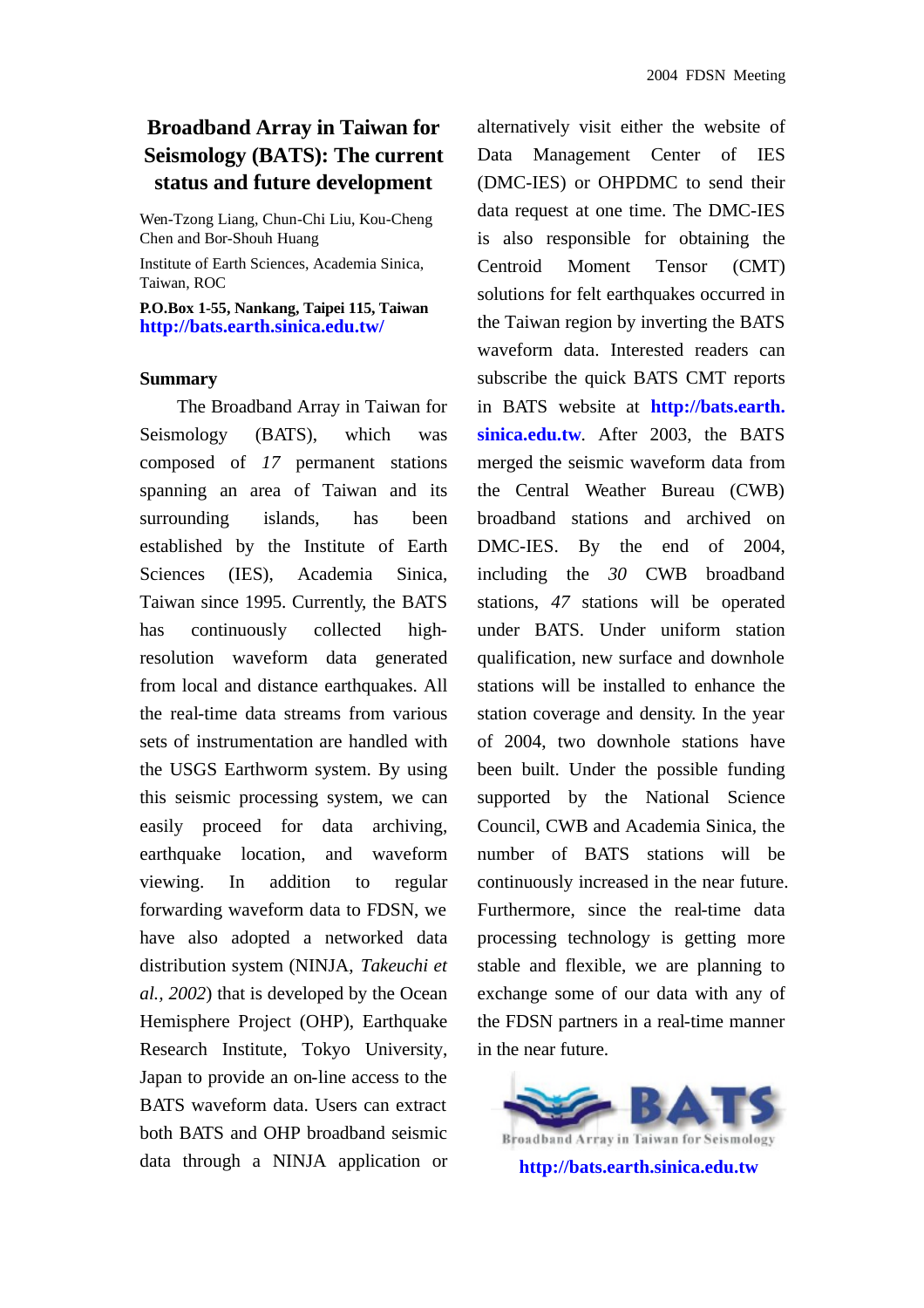

**Figure 1.** The BATS stations deployed by IES (square symbols) and CWB (triangle symbols). IES stations are equipped with STS-2/STS-1 sensors, whereas the CWB stations are equipped with Guralp CMG-3ESP or  $40\text{TD}$ . Yellow symbols indicate stations that are under construction.<br>Including one GSN station Including (TATO), the total number of broadband stations installed in Taiwan region could be as many as 48 by the end of 2004. (see **http://bats.earth.sinica.edu.tw/ Station**/ for more information)



**Figure 2.** The real-time BATS data streams are processed via Earthworm system, which is developed by USGS, for earthquake automatic location, data archiving, waveform viewing, and data extraction.



Broadband Array in Taiwan for Seismology

**http://bats.earth.sinica.edu.tw**